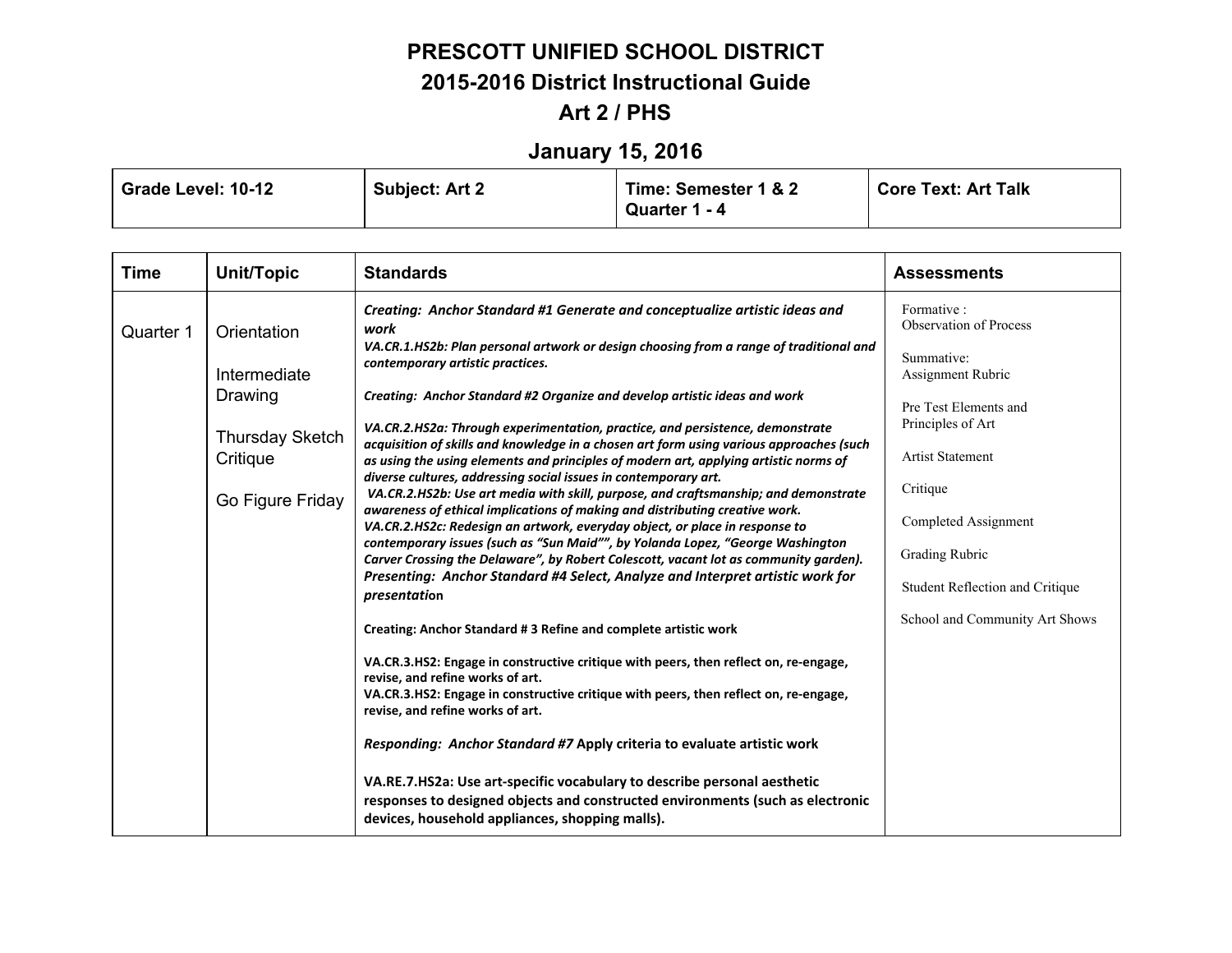|           |                                                                                    | VA.RE.7.HS2b: Evaluate the effectiveness of an image or images to influence<br>ideas, feelings, and behaviors of specific audiences (political posters, ideal<br>images of women, marketing campaigns).                                                                                                                                                                                                                                                                                                                                                                                                                                                                                                                                                                                                                                                                                                                                                                                                                                                                                                                                                                                                                                                                                      |                                                                                                                                                                                                                                                             |
|-----------|------------------------------------------------------------------------------------|----------------------------------------------------------------------------------------------------------------------------------------------------------------------------------------------------------------------------------------------------------------------------------------------------------------------------------------------------------------------------------------------------------------------------------------------------------------------------------------------------------------------------------------------------------------------------------------------------------------------------------------------------------------------------------------------------------------------------------------------------------------------------------------------------------------------------------------------------------------------------------------------------------------------------------------------------------------------------------------------------------------------------------------------------------------------------------------------------------------------------------------------------------------------------------------------------------------------------------------------------------------------------------------------|-------------------------------------------------------------------------------------------------------------------------------------------------------------------------------------------------------------------------------------------------------------|
| Quarter 2 | Intermediate<br>Painting<br><b>Thursday Sketch</b><br>Critique<br>Go Figure Friday | Creating: Anchor Standard #1 Generate and conceptualize artistic ideas and<br>work<br>VA.CR.1.HS2b: Plan personal artwork or design choosing from a range of traditional and<br>contemporary artistic practices.<br>Creating: Anchor Standard #2 Organize and develop artistic ideas and work<br>VA.CR.2.HS2a: Through experimentation, practice, and persistence, demonstrate<br>acquisition of skills and knowledge in a chosen art form using various approaches (such<br>as using the using elements and principles of modern art, applying artistic norms of<br>diverse cultures, addressing social issues in contemporary art.<br>VA.CR.2.HS2b: Use art media with skill, purpose, and craftsmanship; and demonstrate<br>awareness of ethical implications of making and distributing creative work.<br>VA.CR.2.HS2c: Redesign an artwork, everyday object, or place in response to<br>contemporary issues (such as "Sun Maid"", by Yolanda Lopez, "George Washington<br>Carver Crossing the Delaware", by Robert Colescott, vacant lot as community garden).<br>Presenting: Anchor Standard #4 Select, Analyze and Interpret artistic work for<br>presentation<br>VA.PR.4.HS2: Examine, select, and justify choices of personal artwork for a collection or<br>portfolio presentation | Formative:<br><b>Observation of Process</b><br>Summative:<br>Assignment Rubric<br><b>Artist Statement</b><br>Critique<br>Completed Assignment<br>Grading Rubric<br>Student Reflection and Critique<br>Semester Final Exam<br>School and Community Art Shows |
| Quarter 3 | Painting<br><b>Thursday Sketch</b><br>Critique                                     | Presenting: Anchor Standard #4 Select, Analyze and Interpret artistic work for<br>presentation<br>VA.PR.4.HS2: Examine, select, and justify choices of personal artwork for a<br>collection or portfolio presentation.<br>Creating: Anchor Standard #2 Organize and develop artistic ideas and work                                                                                                                                                                                                                                                                                                                                                                                                                                                                                                                                                                                                                                                                                                                                                                                                                                                                                                                                                                                          | Formative:<br><b>Observation of Process</b><br>Summative:<br>Assignment Rubric                                                                                                                                                                              |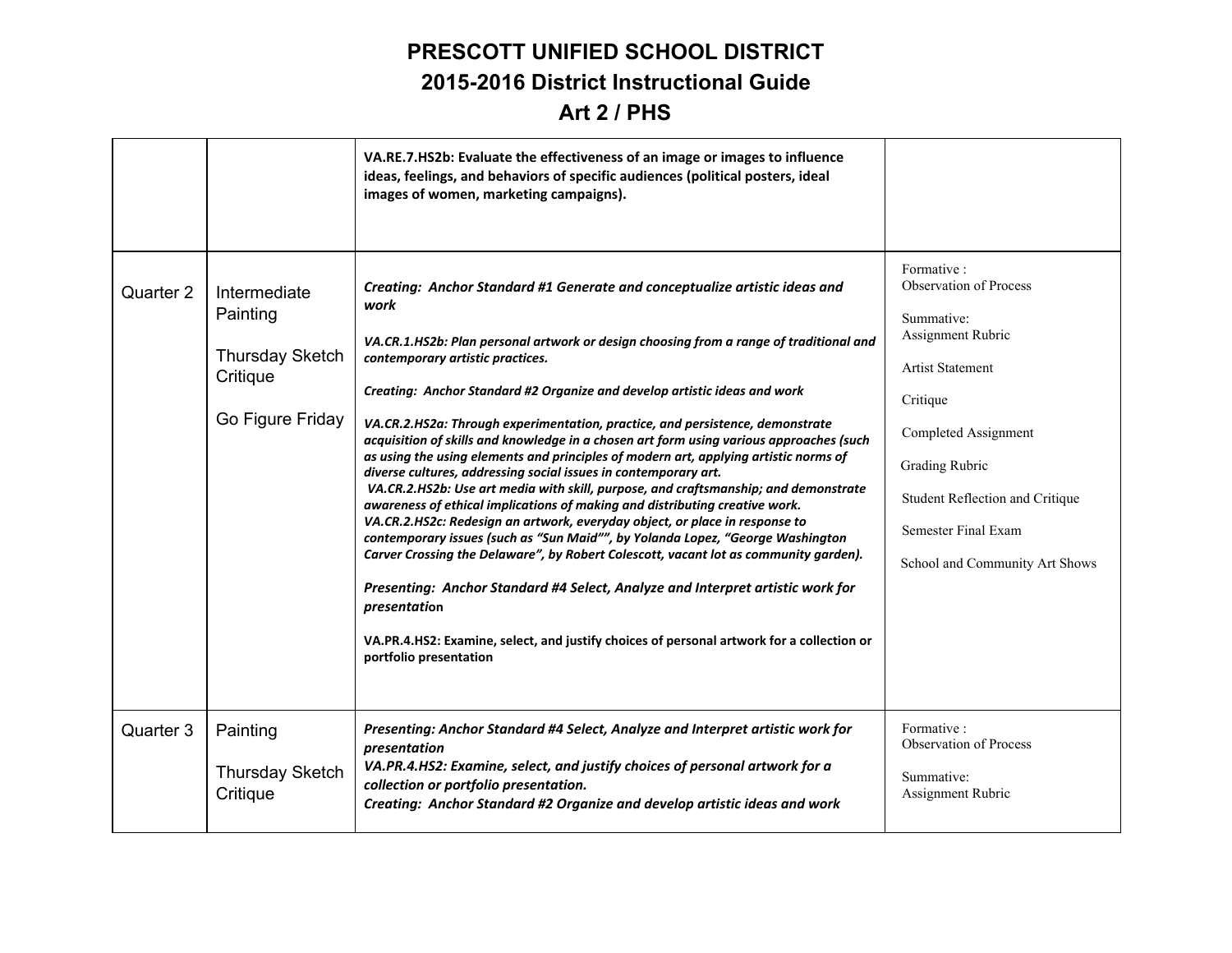|                  |                                                                                                                                           |                                                                                                                                                                                                                                                                                                                                  | <b>Artist Statement</b>                           |
|------------------|-------------------------------------------------------------------------------------------------------------------------------------------|----------------------------------------------------------------------------------------------------------------------------------------------------------------------------------------------------------------------------------------------------------------------------------------------------------------------------------|---------------------------------------------------|
|                  | Go Figure Friday<br>Presenting: Anchor Standard #5 Develop and refine artistic techniques and work<br>for presentation.                   |                                                                                                                                                                                                                                                                                                                                  | Critique                                          |
|                  |                                                                                                                                           | VA.PR.5.HS2: Evaluate, select, and apply methods or processes appropriate to                                                                                                                                                                                                                                                     | Completed Assignment                              |
|                  | display and preserve artwork in a specific place (such as spaces in the classroom,<br>on school campus, local businesses, public spaces). | <b>Grading Rubric</b>                                                                                                                                                                                                                                                                                                            |                                                   |
|                  |                                                                                                                                           |                                                                                                                                                                                                                                                                                                                                  | Student Reflection and Critique                   |
|                  |                                                                                                                                           | Connecting: Anchor Standard #10 Synthesize and relate knowledge and personal<br>experiences to make art                                                                                                                                                                                                                          | School and Community Art Shows                    |
|                  |                                                                                                                                           | VA.CN.10.HS2: Utilize inquiry methods of observation, research, and<br>experimentation to explore community concerns through artmaking.                                                                                                                                                                                          |                                                   |
|                  |                                                                                                                                           | <b>Connecting: Anchor Standard #11</b><br>Relate artistic ideas and works with societal, cultural, and historical context to<br>deepen understanding VA.CN.11.HS2: Compare uses of art in a variety of<br>societal, cultural, and historical contexts and make connections to uses of art in<br>contemporary and local contexts. |                                                   |
| Quarter 4        | <b>Mixed Media</b>                                                                                                                        | Presenting: Anchor Standards #6 Convey meaning through the presentation of<br>artistic work                                                                                                                                                                                                                                      | Formative:<br><b>Observation of Process</b>       |
|                  | <b>Thursday Sketch</b><br>Critique                                                                                                        | VA.PR.6.HS2: Make, explain, and justify connections between artists or artwork and<br>social, cultural, and political history.                                                                                                                                                                                                   | Summative:<br>Assignment Rubric                   |
| Go Figure Friday | Responding: Anchor Standard #7 Perceive and analyze artistic work                                                                         | <b>Artist Statement</b>                                                                                                                                                                                                                                                                                                          |                                                   |
|                  |                                                                                                                                           | VA.RE.7.HS2a: Use art-specific vocabulary to describe personal aesthetic                                                                                                                                                                                                                                                         | Critique                                          |
|                  |                                                                                                                                           | responses to designed objects and constructed environments (such as electronic<br>devices, household appliances, shopping malls).                                                                                                                                                                                                | Completed Assignment                              |
|                  |                                                                                                                                           | VA.RE.7.HS2b: Evaluate the effectiveness of an image or images to influence                                                                                                                                                                                                                                                      | Grading Rubric                                    |
|                  |                                                                                                                                           | ideas, feelings, and behaviors of specific audiences (political posters, ideal<br>images of women, marketing campaigns).                                                                                                                                                                                                         | Student Reflection and Critique                   |
|                  |                                                                                                                                           | Connecting: Anchor Standard #10 Synthesize and relate knowledge and personal<br>experiences to make art                                                                                                                                                                                                                          | Semester Final Exam                               |
|                  |                                                                                                                                           | Responding: Anchor Standard #8 Interpret intent and meaning in artistic work                                                                                                                                                                                                                                                     | Post Test Elements of Art<br>Principles of Design |